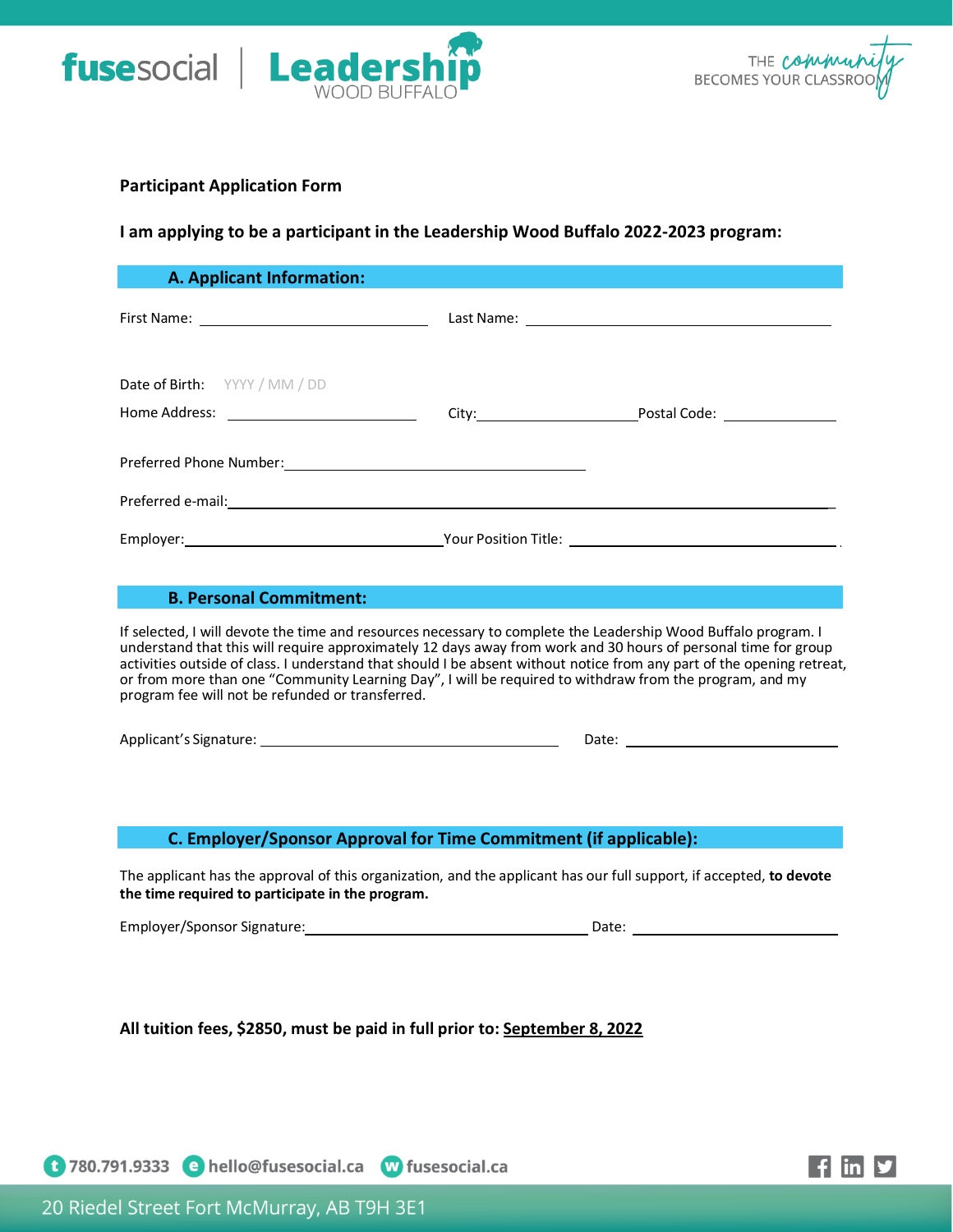



| <b>D. Tuition Payment Agreement:</b>                                                                |                                                                                                         |  |
|-----------------------------------------------------------------------------------------------------|---------------------------------------------------------------------------------------------------------|--|
| Option 1: My employer agrees to pay the full tuition cost of the program, which is \$2850<br>$\Box$ |                                                                                                         |  |
|                                                                                                     |                                                                                                         |  |
|                                                                                                     |                                                                                                         |  |
| $\Box$<br>employer                                                                                  | Option 2: I agree to pay a portion (please specify) of the tuition cost, the balance will be paid by my |  |
| Amount by Applicant: \$                                                                             | Amount by Employer: \$                                                                                  |  |
|                                                                                                     |                                                                                                         |  |
| Date: _____________________                                                                         |                                                                                                         |  |

**1780.791.9333 • hello@fusesocial.ca de fusesocial.ca** 

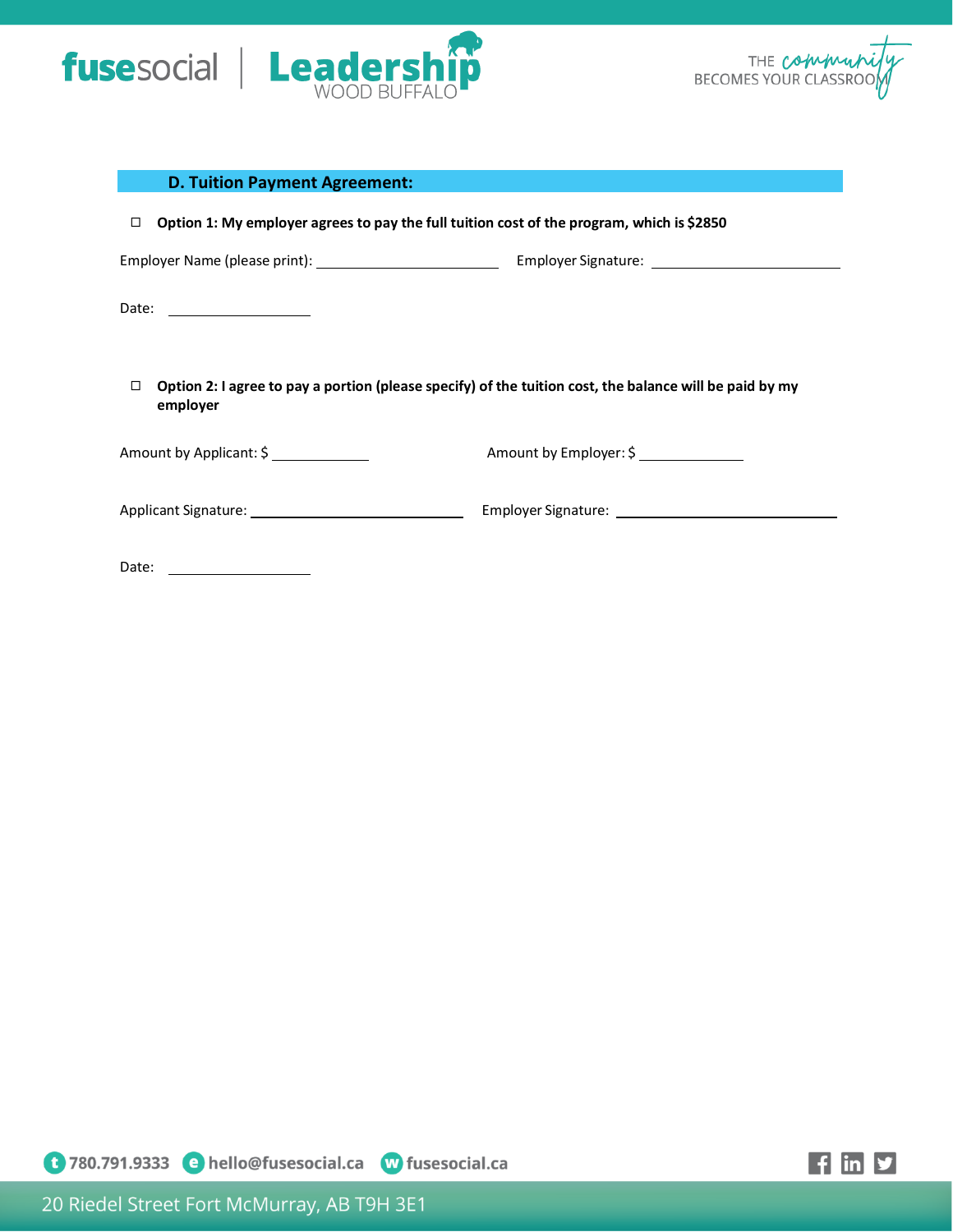



# **E. Who Should Apply:**

- People interested in community leadership with a desire to make a difference in Wood Buffalo.
- People looking to increase their understanding of the community, its opportunities, and challenges.
- Leaders who are already engaged but are actively looking for waysto make new connections with other sectors to increase the impact of their work in the community in which we live.

## **F. Program Dates:**

**Opening Retreat**: September 15-17, 2022

**Learning Days**: One full learning day per month (October-April). Dates to be confirmed by end of July 2022 **Community Action Days**: Two half days. Dates to be confirmed by end of July 2022 **Community Action Project Presentation Day: April 27th, 2023** Graduation: April 28<sup>th</sup>, 2023

## **G. Interest Letter:**

**Please submit a letter with your application form indicating why you wish to be a participant of this Community Leadership Program. You can consider the following questions:**

- What does community leadership mean to you?
- Why are you motivated to explore personal leadership?
- Who is a leader you admire and why? (can be from a work environment or outside the workplace)
- How would you like to be more involved in the community?
- What do you think is the greatest challenge of being a leader?
- What is one of the greatest challenges facing Wood Buffalo as a community?

#### **H. Reference Letter:**

In addition, please provide a confidential letter of reference to support your application. Your reference can email this directly to: [leadershipwb@fusesocial.ca](mailto:leadershipwb@fusesocial.ca)

\* A mentor, a community volunteer, or a personal acquaintance who will attest to your suitability for the Leadership Wood Buffalo program may submit this letter. Please refer to the *Reference Request Form* below for guidance.

# **The Deadline for 2022-2023 Applications is June 22nd , 2022**

Please complete & attach the following forms:

- o **Application form**
- o **Interest Letter**
- o **Reference Letter**

*Complete application, including an interest letter and reference letter can be e-mailed directly to:* [leadershipwb@fusesocial.ca](mailto:leadershipwb@fusesocial.ca)

The Selection Committee will review your application in confidence. A personal interview will be scheduled as we complete the make-up of the class. Please understand it is our goal to have a diverse class with participants representing many sectors and points of view. You will be notified by August 5, 2022 of the status of your application.

# **Thank you for your interest in Leadership Wood Buffalo**

1 780.791.9333 • hello@fusesocial.ca W fusesocial.ca